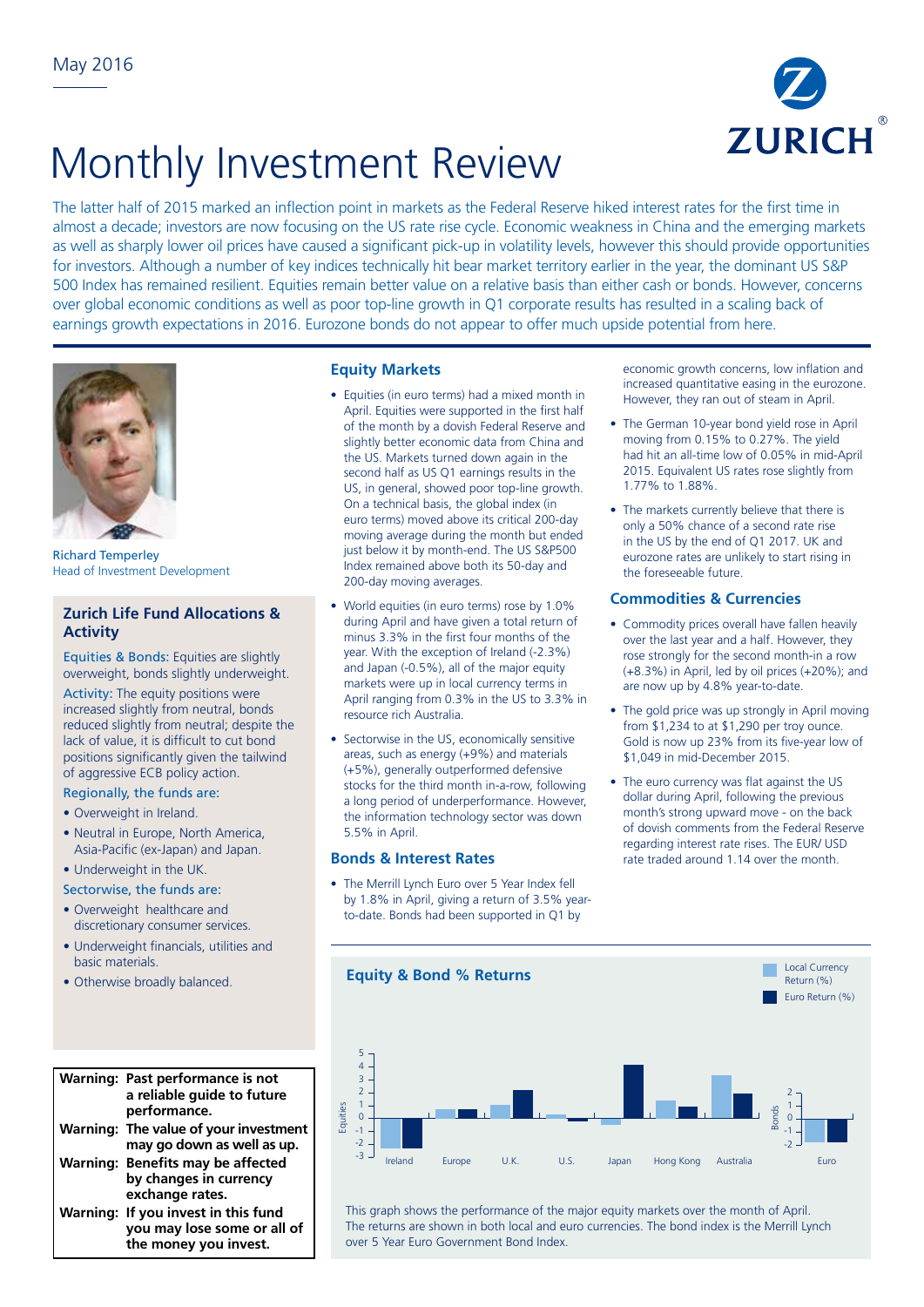#### Zurich Life Annualised Performance to 1st May 2016

|                                                 | <b>Year to</b> |          |          |         | <b>Annualised</b> |          |          |               |
|-------------------------------------------------|----------------|----------|----------|---------|-------------------|----------|----------|---------------|
|                                                 | <b>Date</b>    | 1 Year   | 3 Years  | 5 Years | 10 Years          | 15 Years | 20 Years | Fund Size (€) |
| <b>Pathway Multi-Asset Funds</b>                |                |          |          |         |                   |          |          |               |
| Pathway 2                                       | 0.0%           | $-0.7%$  | N/S      | N/S     | N/S               | N/S      | N/S      | 110,525,518   |
| Pathway <b>B</b>                                | $-0.2%$        | $-1.7%$  | N/S      | N/S     | N/S               | N/S      | N/S      | 333,007,087   |
| Pathway 4                                       | $-0.7%$        | $-3.6%$  | N/S      | N/S     | N/S               | N/S      | N/S      | 343,822,553   |
| Pathway <b>B</b>                                | $-1.8%$        | $-5.9%$  | N/S      | N/S     | N/S               | N/S      | N/S      | 106,447,629   |
| Pathway 6                                       | $-4.1%$        | $-11.6%$ | N/S      | N/S     | N/S               | N/S      | N/S      | 12,335,240    |
|                                                 |                |          |          |         |                   |          |          |               |
| <b>Managed Funds</b>                            |                |          |          |         |                   |          |          |               |
| <b>Cautiously Managed</b>                       | $-1.2%$        | $-1.6%$  | 8.1%     | 9.3%    | N/S               | N/S      | N/S      | 338,735,325   |
| <b>FinEx Sector Average</b>                     | 0.6%           | $-2.8%$  | 3.7%     | 4.5%    | 2.6%              | 3.1%     | 4.3%     |               |
| <b>Balanced</b>                                 | $-2.8%$        | $-3.3%$  | $9.8\%$  | 9.8%    | 5.0%              | 5.2%     | 7.6%     | 1,564,018,673 |
| <b>FinEx Sector Average</b>                     | $-0.8%$        | $-4.9%$  | 7.8%     | 7.7%    | 2.8%              | 3.1%     | 6.0%     |               |
| Performance                                     | $-4.2%$        | $-4.6%$  | 10.0%    | 9.9%    | 4.5%              | 5.0%     | 7.3%     | 1,222,444,743 |
| Dynamic                                         | $-5.0%$        | $-5.1%$  | 10.3%    | 10.0%   | 4.6%              | 4.9%     | 7.3%     | 1,473,446,950 |
| <b>FinEx Sector Average</b>                     | $-0.6%$        | $-5.0%$  | 7.9%     | 7.7%    | 2.9%              | 3.2%     | 5.8%     |               |
|                                                 |                |          |          |         |                   |          |          |               |
| <b>Protected Funds</b>                          |                |          |          |         |                   |          |          |               |
| Protected 70                                    | $-4.8%$        | $-7.5%$  | 5.8%     | 5.3%    | N/S               | N/S      | N/S      | 12,431,032    |
| Protected 80                                    | $-3.5%$        | $-6.2%$  | 3.9%     | 3.3%    | N/S               | N/S      | N/S      | 33,920,830    |
| Protected 90                                    | $-2.0%$        | $-4.4%$  | 0.9%     | 0.5%    | N/S               | N/S      | N/S      | 13,529,480    |
| <b>Cash Fund</b>                                |                |          |          |         |                   |          |          |               |
| Secure                                          | 0.0%           | 0.0%     | 0.0%     | 0.1%    | 1.1%              | 1.6%     | 2.6%     | 380,764,685   |
| Cash Fund                                       | $-0.3%$        | $-0.7%$  | $-0.5%$  | $-0.3%$ | 0.7%              | N/S      | N/S      | 257,450,897   |
| <b>FinEx Sector Average</b>                     | 0.0%           | 0.1%     | 0.2%     | 0.2%    | 1.2%              | 1.5%     | 2.3%     |               |
|                                                 |                |          |          |         |                   |          |          |               |
| <b>Bond Funds</b>                               |                |          |          |         |                   |          |          |               |
| Global Corporate Bond (JP Morgan)*              | 3.3%           | 1.3%     | 2.4%     | N/S     | N/S               | N/S      | N/S      | 4,493,613,184 |
| Global Government Bond (JP Morgan)*             | 3.0%           | 2.6%     | 2.9%     | N/S     | N/S               | N/S      | N/S      | 628,781,737   |
| Indexed Eurozone Government Bond (BlackRock)    | 2.4%           | 3.4%     | 5.0%     | 6.5%    | N/S               | N/S      | N/S      | 7,694,241     |
| <b>Active Fixed Income</b>                      | 3.5%           | 0.8%     | 7.4%     | 9.2%    | 6.6%              | 6.6%     | 7.9%     | 188,685,836   |
| Inflation-Linked Bond                           | 0.9%           | $-2.4%$  | 0.2%     | 1.4%    | N/S               | N/S      | N/S      | 5,240,427     |
| Long Bond                                       | 4.7%           | $-0.5%$  | 9.8%     | 11.2%   | 7.2%              | N/S      | N/S      | 64,561,282    |
| Global Real Return (PIMCO)*                     | 2.7%           | $-1.6%$  | $-0.8%$  | N/S     | N/S               | N/S      | N/S      | 2,600,000,000 |
| Emerging Local Currency Debt (Pictet)*          | 5.1%           | $-4.5%$  | $-4.3%$  | N/S     | N/S               | N/S      | N/S      | 4,605,069,395 |
| <b>FinEx Sector Average</b>                     | 2.8%           | $-1.1%$  | 4.6%     | 6.1%    | 4.3%              | 4.8%     | 6.0%     |               |
| <b>Absolute Return/Diversified Assets Funds</b> |                |          |          |         |                   |          |          |               |
| Global Targeted Returns Fund (Invesco)*         | 0.9%           | $-0.5%$  | N/S      | N/S     | N/S               | N/S      | N/S      | 3,398,000,000 |
| Income Opportunity (JP Morgan)*                 | 2.7%           | $-1.8%$  | $-0.3%$  | N/S     | N/S               | N/S      | N/S      | 4,546,707,107 |
| Dynamic Diversified Growth (BlackRock)          | $-1.5%$        | $-4.8%$  | 1.6%     | N/S     | N/S               | N/S      | N/S      | 19,418,290    |
| <b>Diversified Assets</b>                       | 0.8%           | $-7.9%$  | 3.8%     | 5.0%    | N/S               | N/S      | N/S      | 13,328,443    |
| <b>Active Asset Allocation</b>                  | $-1.3%$        | $-4.0%$  | 5.8%     | 6.8%    | N/S               | N/S      | N/S      | 178, 181, 896 |
|                                                 |                |          |          |         |                   |          |          |               |
| <b>Commodity Funds</b>                          |                |          |          |         |                   |          |          |               |
| Gold                                            | 15.6%          | 6.6%     | $-0.3%$  | 1.0%    | N/S               | N/S      | N/S      | 43,687,422    |
| Earth Resources                                 | $-0.5%$        | $-21.3%$ | $-6.8%$  | $-8.8%$ | N/S               | N/S      | N/S      | 5,743,687     |
| <b>Global Commodities</b>                       | 4.2%           | $-21.9%$ | $-10.3%$ | $-8.3%$ | $-8.1%$           | N/S      | N/S      | 13,292,396    |
| CommoditiesPLUS Strategy (PIMCO)*               | 7.6%           | $-20.9%$ | $-15.1%$ | N/S     | N/S               | N/S      | N/S      | 346,200,000   |
| <b>Green Resources</b>                          | $-13.1%$       | $-23.0%$ | 4.2%     | $-5.1%$ | N/S               | N/S      | N/S      | 3,780,180     |
| <b>Equity Funds (Global)</b>                    |                |          |          |         |                   |          |          |               |
| 5 Star 5                                        | $-8.1%$        | $-6.9%$  | 8.6%     | 9.5%    | 2.9%              | 5.5%     | N/S      | 196,032,960   |
| International Equity                            | $-4.2%$        | $-4.5%$  | 11.1%    | 10.9%   | 5.2%              | 4.4%     | N/S      | 201,036,780   |
| Global Select (Threadneedle)                    | $-4.1%$        | $-4.1%$  | 11.7%    | 10.6%   | 5.5%              | 4.1%     | N/S      | 7,647,357     |
| Global Equity (MFS Meridian)*                   | $-0.8%$        | $-4.8%$  | N/S      | N/S     | N/S               | N/S      | N/S      | 4,881,762,916 |
| Indexed Global Equity (BlackRock)               | $-5.4%$        | $-8.3%$  | 10.2%    | 11.2%   | N/S               | N/S      | N/S      | 89,083,982    |
| <b>FinEx Sector Average</b>                     | $-1.0%$        | $-6.5%$  | 9.4%     | 9.3%    | 3.7%              | 2.6%     | 5.9%     |               |
|                                                 |                |          |          |         |                   |          |          |               |

#### **Source: Financial Express as at 01/05/2016**

The Financial Express sector averages shown are the average of all funds in each of the Financial Express sectors in the individual pensions category.

**Annual management charges (AMC) apply. The fund returns shown are net of the AMC deducted by Zurich Life in our unit prices. The fund returns are based on an investment in the funds and do not represent the returns achieved by individual policies linked to the funds. These fund returns may be before the full AMC is applied to a policy. The actual returns on policies linked to the specified fund will be lower because of the effects of charges and in some cases a higher management charge.**

\* External fund size: Where external funds have been on the Zurich platform for less than two years, we have used the fund size of the underlying external fund. N/S = Not Started.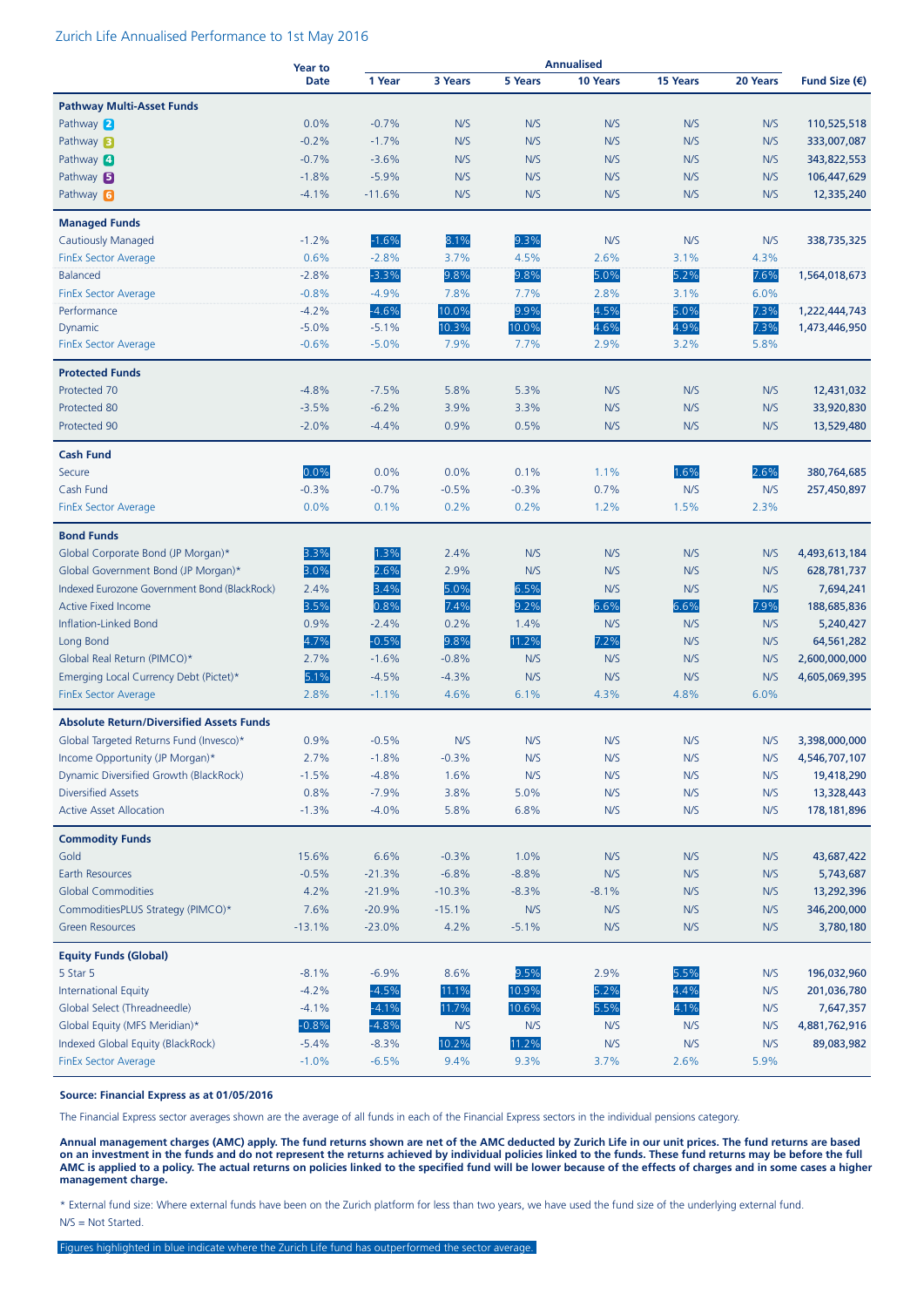|                                               | <b>Year to</b><br><b>Date</b> | <b>Annualised</b> |         |                |          |          |             |                           |
|-----------------------------------------------|-------------------------------|-------------------|---------|----------------|----------|----------|-------------|---------------------------|
|                                               |                               | 1 Year            | 3 Years | <b>5 Years</b> | 10 Years | 15 Years | 20 Years    | Fund Size $(\epsilon)$    |
| <b>Equity Funds (European)</b>                |                               |                   |         |                |          |          |             |                           |
| Euro Markets Fund (BlackRock)*                | $-5.2%$                       | $-7.0%$           | N/S     | N/S            | N/S      | N/S      | N/S         | 3,746,880,000             |
|                                               | $-4.0%$                       | $-5.7%$           | 12.4%   | 11.7%          |          | N/S      | N/S         |                           |
| 5 Star 5 Europe                               | $-3.9%$                       |                   |         | 11.3%          | 4.1%     |          |             | 104,466,238<br>14,258,245 |
| European Select (Threadneedle)                |                               | $-8.2%$           | 9.2%    |                | 6.9%     | 5.7%     | N/S         |                           |
| Small Cap Europe (Pictet)*                    | $-6.7%$                       | $-2.3%$           | N/S     | N/S            | N/S      | N/S      | N/S         | 267,324,921               |
| <b>FinEx Sector Average</b>                   | $-4.7%$                       | $-7.7%$           | 9.3%    | 7.7%           | 3.5%     | 3.4%     | 7.8%        |                           |
| <b>Equity Funds (Eurozone)</b>                |                               |                   |         |                |          |          |             |                           |
| <b>Eurozone Equity</b>                        | $-5.8%$                       | $-10.4%$          | 9.2%    | 6.7%           | 4.7%     | N/S      | N/S         | 69,444,530                |
| Europe ex-UK Index (BlackRock)                | $-6.2%$                       | $-11.4%$          | 7.8%    | 6.1%           | 2.9%     | N/S      | N/S         | 2,897,880                 |
| Indexed Eurozone Equity (BlackRock)           | $-5.4%$                       | $-12.1%$          | 7.2%    | 4.3%           | N/S      | N/S      | N/S         | 2,450,644                 |
| <b>FinEx Sector Average</b>                   | $-2.7%$                       | $-6.8%$           | 9.1%    | 6.3%           | 1.7%     | 2.1%     | 6.0%        |                           |
| <b>Equity Funds (Irish)</b>                   |                               |                   |         |                |          |          |             |                           |
| <b>Irish Equity</b>                           | $-7.0%$                       | 9.1%              | 20.4%   | 18.8%          | 1.3%     | N/S      | N/S         | 19,418,559                |
| FinEx Sector Average                          | $-6.2%$                       | 4.9%              | 17.6%   | 16.4%          | $-0.4%$  | 2.6%     | 6.5%        |                           |
|                                               |                               |                   |         |                |          |          |             |                           |
| <b>Equity Funds (American)</b>                |                               |                   |         |                |          |          |             |                           |
| 5 Star 5 Americas                             | $-9.2%$                       | $-4.2%$           | 14.0%   | 12.4%          | 6.5%     | N/S      | N/S         | 54,793,573                |
| American Select (Threadneedle)                | $-4.3%$                       | $-4.9%$           | 14.2%   | 14.1%          | 7.5%     | 3.5%     | N/S         | 11,714,462                |
| <b>FinEx Sector Average</b>                   | $-1.2%$                       | $-3.5%$           | 14.6%   | 14.7%          | 6.8%     | 3.2%     | 6.3%        |                           |
| <b>Equity Fund (UK)</b>                       |                               |                   |         |                |          |          |             |                           |
| UK Growth (M&G)*                              | $-10.2%$                      | $-16.6%$          | N/S     | N/S            | N/S      | N/S      | N/S         | 662,040,000               |
| UK Index (BlackRock)                          | $-4.7%$                       | $-14.1%$          | 4.7%    | 6.4%           | 2.5%     | N/S      | N/S         | 2,379,733                 |
| <b>FinEx Sector Average</b>                   | $-4.3%$                       | $-11.7%$          | 5.2%    | 6.7%           | 2.8%     | 2.0%     | 5.0%        |                           |
|                                               |                               |                   |         |                |          |          |             |                           |
| <b>Equity Funds (Far East Asia)</b>           |                               |                   |         |                |          |          |             |                           |
| 5 Star 5 Asia Pacific                         | $-2.4%$                       | $-12.4%$          | 2.9%    | 4.4%           | 2.8%     | N/S      | N/S         | 64,756,355                |
| <b>Asia Pacific Equity</b>                    | $-3.1%$                       | $-16.3%$          | 1.2%    | 3.7%           | N/S      | N/S      | N/S         | 6,282,551                 |
| <b>FinEx Sector Average</b>                   | $-2.5%$                       | $-19.9%$          | 0.2%    | 2.5%           | 3.5%     | 5.3%     | 4.5%        |                           |
| <b>Equity Funds (Japan)</b>                   |                               |                   |         |                |          |          |             |                           |
| Japan Index (BlackRock)                       | $-8.5%$                       | $-10.4%$          | 6.2%    | 9.5%           | $-0.2%$  | N/S      | N/S         | 3,845,611                 |
| <b>FinEx Sector Average</b>                   | $-6.4%$                       | $-11.8%$          | 5.6%    | 9.6%           | $-0.9%$  | $-0.3%$  | 0.3%        |                           |
| <b>Equity Funds (High Yield)</b>              |                               |                   |         |                |          |          |             |                           |
| Dividend Growth                               | $-0.6%$                       | $-7.8%$           | 10.0%   | 12.3%          | 4.4%     | N/S      | N/S         | 198, 183, 591             |
|                                               | 1.3%                          | $-12.0%$          | N/S     | N/S            | N/S      | N/S      |             | 5,699,250,000             |
| Global Dividend (M&G)*                        | $-1.0%$                       | $-6.5%$           | 9.4%    | 9.3%           | 3.7%     | 2.6%     | N/S<br>5.9% |                           |
| <b>FinEx Sector Average</b>                   |                               |                   |         |                |          |          |             |                           |
| <b>Equity Funds (Emerging Market)</b>         |                               |                   |         |                |          |          |             |                           |
| <b>India Equity</b>                           | $-6.3%$                       | $-11.2%$          | 5.0%    | 1.7%           | N/S      | N/S      | N/S         | 12,705,933                |
| Emerging Markets Opportunities (JP Morgan)*   | $-2.8%$                       | $-26.0%$          | N/S     | N/S            | N/S      | N/S      | N/S         | 1,808,633,863             |
| <b>FinEx Sector Average</b>                   | 1.0%                          | $-20.3%$          | 0.2%    | $-0.8%$        | 3.2%     | 5.0%     | N/S         |                           |
| <b>Equity Funds (Specialist)</b>              |                               |                   |         |                |          |          |             |                           |
| Top Tech 100                                  | $-10.2%$                      | $-3.3%$           | 20.6%   | 19.0%          | 11.1%    | N/S      | N/S         | 28,464,009                |
| <b>FinEx Sector Average</b>                   | 0.1%                          | $-9.7%$           | 4.5%    | 1.4%           | 1.2%     | 0.1%     | 3.2%        |                           |
|                                               |                               |                   |         |                |          |          |             |                           |
| <b>Property Funds</b><br>Fund of REITs        | $-8.9%$                       | $-3.2%$           | N/S     | N/S            | N/S      | N/S      | N/S         | 16,449,126                |
| European (Ex-UK) Property                     | 1.5%                          | 1.3%              | 11.9%   | 8.7%           | N/S      | N/S      | N/S         | 38,662,123                |
| Global Property Equities (Henderson Horizon)* | $-0.1%$                       | 1.1%              | 6.2%    | N/S            | N/S      | N/S      | N/S         | 379,446,126               |
| Australasia Property                          | 5.1%                          | $-5.7%$           | 3.1%    | 8.6%           | N/S      | N/S      | N/S         | 26,493,530                |
| <b>FinEx Sector Average</b>                   | 1.6%                          | 5.1%              | 9.0%    | 5.9%           | $-1.5%$  | 2.5%     | 7.1%        |                           |
|                                               |                               |                   |         |                |          |          |             |                           |
| <b>Funds Closed to New Business</b>           |                               |                   |         |                |          |          |             |                           |
| <b>Eurozone Property</b>                      | 0.7%                          | 1.6%              | 12.0%   | 8.1%           | 2.9%     | N/S      | N/S         | 22,265,126                |
| Global Emerging Markets Equity (Aberdeen)*    | 4.2%                          | $-15.7%$          | $-2.1%$ | N/S            | N/S      | N/S      | N/S         | 5,046,722,700             |

**Warning: Past performance is not a reliable guide to future performance. Warning: The value of your investment may go down as well as up. Warning: Benefits may be affected by changes in currency exchange rates. Warning: If you invest in this fund you may lose some or all of the money you invest.**